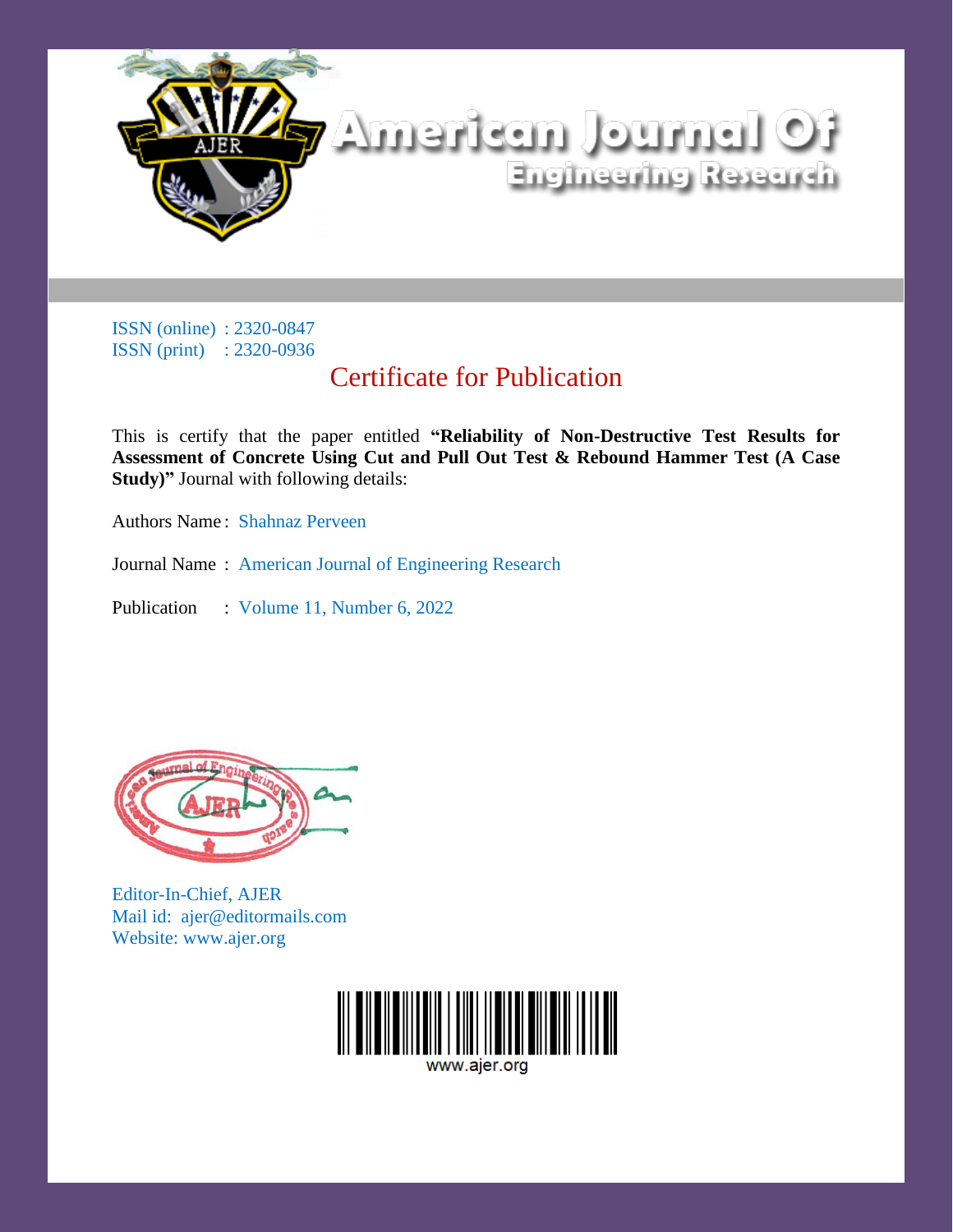

## Certificate for Publication

This is certify that the paper entitled **"Reliability of Non-Destructive Test Results for Assessment of Concrete Using Cut and Pull Out Test & Rebound Hammer Test (A Case Study)"** Journal with following details:

Authors Name : Rukhsana Rahooja

Journal Name : American Journal of Engineering Research

Publication : Volume 11, Number 6, 2022



Editor-In-Chief, AJER Mail id: ajer@editormails.com Website: www.ajer.org

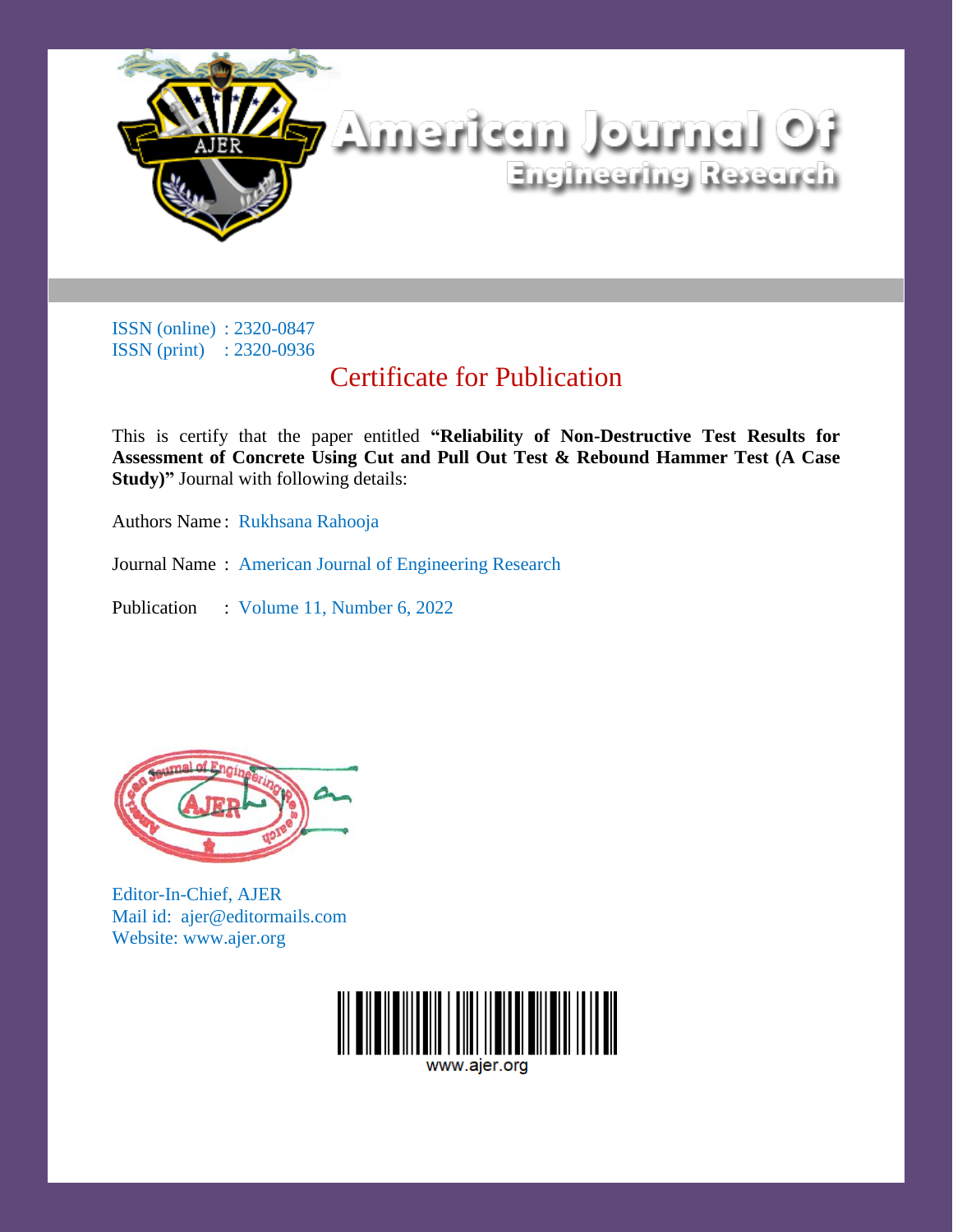

## Certificate for Publication

This is certify that the paper entitled **"Reliability of Non-Destructive Test Results for Assessment of Concrete Using Cut and Pull Out Test & Rebound Hammer Test (A Case Study)"** Journal with following details:

Authors Name : Zubid Ullah

Journal Name : American Journal of Engineering Research

Publication : Volume 11, Number 6, 2022



Editor-In-Chief, AJER Mail id: ajer@editormails.com Website: www.ajer.org